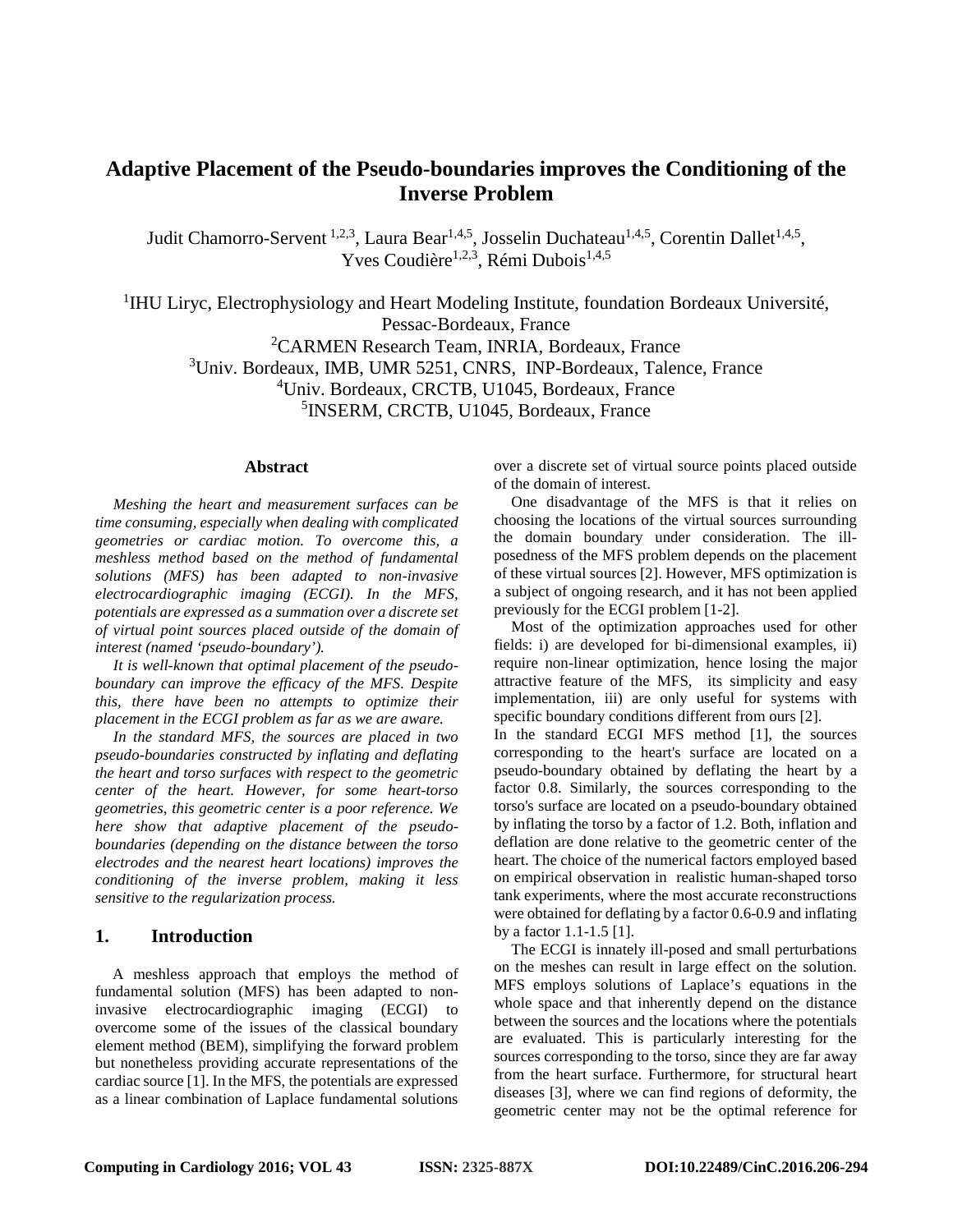inflating/deflating the torso and heart surfaces.

We therefore focussed on the optimization of the placement of the sources corresponding to the torso surface. We hypothesize that adaptive placement of these sources will better condition the inverse problem and improve reconstructions.

Singular Value Analysis (SVA) and discrete Picard condition (DPC) provide a means of investigating the relationship between outputs and inputs and to determine the number of independent source values that can be identified from noisy measurement data. These tools have been successfully used to optimize experimental parameters in other fields, such as fluorescence diffuse optical tomography [4]. We firstly propose a new distribution of MFS sources. Secondly, we use a simple technique based on SVA and DPC to optimize the distance where these sources must be placed, and reaffirm our hypothesis that optimal placement of the sources at the torso surface improves the stability of the solution, making the inverse problem less sensitive to regularization. Finally, we compared the effect of the new sources with a dataset from a patient with a myocardial scar presenting.

## **2. Methods**

## **2.1. Standard MFS method**

In the MFS, an approximate solution is represented in the form of linear superposition of source functions (Laplace fundamental solutions) located on a pseudoboundary (set of virtual sources) over an auxiliary surface.

By using Dirichlet and Neumann conditions at the torso boundary as defined in [1] we obtain a linear system:

$$
\begin{bmatrix}\n1 & f(|x_1 - y_1|) & \cdots & f(|x_1 - y_M|) \\
\vdots & & \vdots & \vdots \\
1 & f(|x_n - y_1|) & \cdots & f(|x_n - y_M|) \\
0 & \frac{\partial f(|x_1 - y_1|)}{\partial n} & \cdots & \frac{\partial f(|x_1 - y_M|)}{\partial n}\n\end{bmatrix}\n\begin{bmatrix}\na_0 \\
a_1 \\
\vdots \\
a_M\n\end{bmatrix}\n=\n\begin{bmatrix}\n\phi_r(x_1) \\
\vdots \\
\phi_r(x_N) \\
\vdots \\
0 \\
0\n\end{bmatrix}
$$
\n
$$
\vdots
$$
\n
$$
\frac{\partial f(|x_N - y_1|)}{\partial n} \cdots \frac{\partial f(|x_N - y_M|)}{\partial n}\n\tag{1}
$$

where  $x_i$   $(i = 1..N)$  are the location of *N* electrodes on the torso,  $y_i$  ( $j = 1..M$ ) the location of the virtual sources on the torso and heart pseudo-boundaries (so  $M = M_T + M_H$ ),  $f(x_i - y_j \|) = 1/(4\pi |x_i - y_j|)$  the fundamental solution of Laplace's equation in 3D,  $a_0$  the constant component of the torso potentials  $(\phi_r(x))$ , and  $a_i$  the coefficient of a virtual source at location  $y_j$  over an auxiliary surface  $\overrightarrow{\Gamma}$ . Being  $\int_{\Gamma}^{\infty}$   $\int_{\Gamma}$   $\int_{\Gamma}$   $\int_{H}$ , the union of both auxiliary surfaces.

The virtual source coefficients of (1) are computed by

using zero-order Tikhonov regularization and the potential  $\phi(x)$  at any location *x* of the domain can be expressed as:

$$
\phi(x) = a_0 + \sum_{j=1}^{M} a_j f\left(\left\|x - y_j\right\|\right), x \in \Omega, y_j \in \hat{\Gamma}
$$
 (2)

## **2.2. Optimization of the distribution of the torso pseudo-boundary**

The Laplace fundamental solution strongly depends on the Euclidian distance  $(\Vert x_i - y_i \Vert)$  between sources  $y_i$  and locations *x*<sub>*i*</sub> where the potentials are evaluated,  $i = 1, \dots, M<sub>T</sub>$ .

We hypothesize that a placement of the torso pseudoboundary, inflating the torso with respect to the closest points of the heart surface instead of the geometric isobarycenter, will better condition our problem. The following method is used to test this: i) for each electrode  $x_i$  on the torso, we find the location of closest point on the heart surface, i.e., the  $h_{d_{\min}}$  such that  $d_{\min} = \min \left( \|x_i - h_k\|_2 \right)$ ,  $k = 1, \dots, M_H$ , ii) We construct the location of the virtual source  $y_i$  related to the torso electrode  $x_i$  as  $y_i = x_i + R_r (x_i - h_i)$ , iii) We use SVA to find the ratio  $R<sub>T</sub>$  that makes our problem better conditioned, i.e. that improves the SV decay.

# **2.3. SVA and DPC as tools to optimize the placement of sources**

By doing a singular value decomposition (SVD) of the matrix of (1), the projection of the data on the left singular vectors  $U^T$  is related to the projection of the sources on the right singular vectors  $V^T$  by means of the singular values (diagonal values of the matrix *S* ):

$$
U^T \begin{pmatrix} \phi_T \\ 0 \\ \vdots \\ 0 \end{pmatrix} = SV^T \begin{pmatrix} a_0 \\ a_1 \\ \vdots \\ a_M \end{pmatrix}
$$
 (3)

Rather than the condition number of the matrix of a linear system, the rate of decrease of the singular values (SVs) is a better indication of the conditioning of the problem [5]. Furthermore, the discrete Picard's condition (DPC) provides an objective assessment of the illposedness of the entire problem relating the matrix information (by means of the SVs) with the measurements.

The Tikhonov zero order solution (for a regularization parameter  $\alpha$ ) can be expressed in terms of the SVD as:

$$
a_{\alpha} = \sum_{i=1}^{\min(M,N)} \frac{\sigma_i^2}{\sigma_i^2 + \alpha^2} \frac{u_i^T b}{\sigma_i^2} v_i
$$
 (4)

The DPC provides an idea of the ratio between the decay of the singular values ( $\sigma_i$ ) of the MFS matrix and the decay of the coefficients of the right-hand side (*b*), when expressed in terms of the left singular vectors of the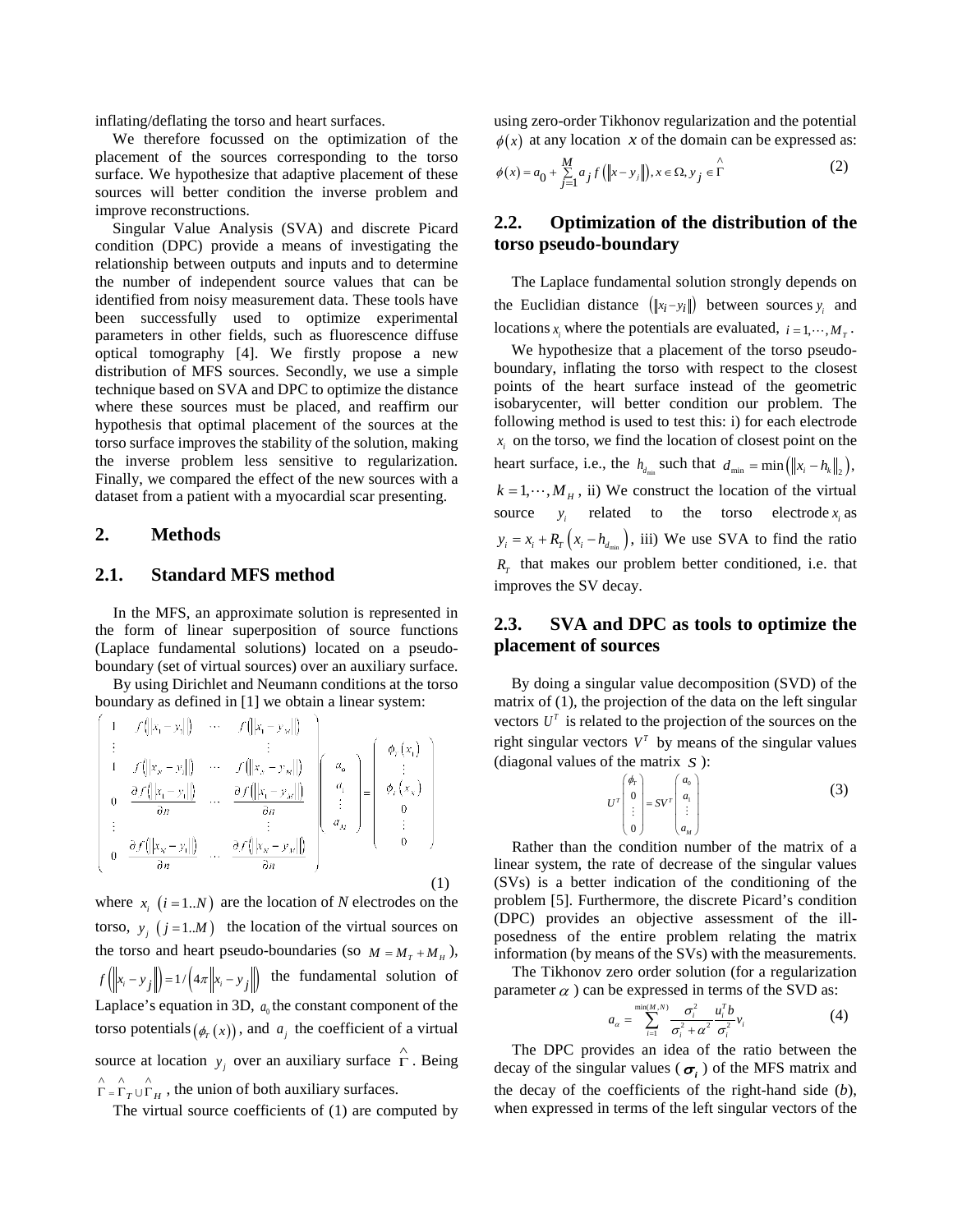matrix  $(|\mathbf{u}_i^r \mathbf{b}|)$ . An optimal regularization parameter for Tikhonov solution must fulfill the DPC [5]; that is, the  $\sigma_i$ above the regularization parameter (useful SVs) must decay to zero slower than the corresponding  $|u_i^r b|$ . Therefore, the percentage of useful SVs can be used as a measure of posedness of an inverse problem.

## **3. Results**

## **3.1. Singular value analysis**

We studied the decay rate of the SVs of the MFS matrices regarding the standard and new distributions of virtual sources for different  $R_r \in [0.1,..,0.5]$ . First, we compared them for two different patients: a patient having LBBB (a-b) and a patient presenting a scar (c-d). Afterwards, we placed the heart geometries of (a) and (c) inside an artificial torso geometry by using the same center point in both cases and we repeat the study, with the purpose of studying the effect of the new sources depending on the heart geometry.

For all torso-heart geometries, the first SVs of the MFS using the new distribution of sources decay slower than for the standard MFS. Besides, when using the same torso geometry (e and g), the new distribution has more impact for the case involving the heart with scar presenting a ventricular aneurysm (g-h).





Fig. 1: Left – Upper view of the different geometries used, right – related decay rate of SVs of the matrices corresponding to the standard and new distribution of sources for the best  $R_T$  (i.e. the  $R_T$  providing better conditioning of the MFS matrix). Geometries: (a) torsoheart of patient with LBBB, (c) torso-heart of patient with a scar, (e) heart geometry of (a) in an artificial torso, (g) heart geometry of (c) in the same artificial torso than (e).

### **3.2. Discrete Picard condition**

 For the cases (a-b) and (c-d) having the measured potentials at torso, we studied the DPC for the standard and new distribution of sources. To do that, we plotted the semi-logarithmic SVs ( $\sigma_i$ ) decay on blue dot points, the respective  $|u_i^{\dagger} b|$  in red cross and the quotient between both in yellow circles.



Fig. 2: DPC plot example for the scar patient (case cd of fig. 1), for an instant of time  $t_k$  of interest. Left: for the standard MFS problem. Right: for the MFS problem